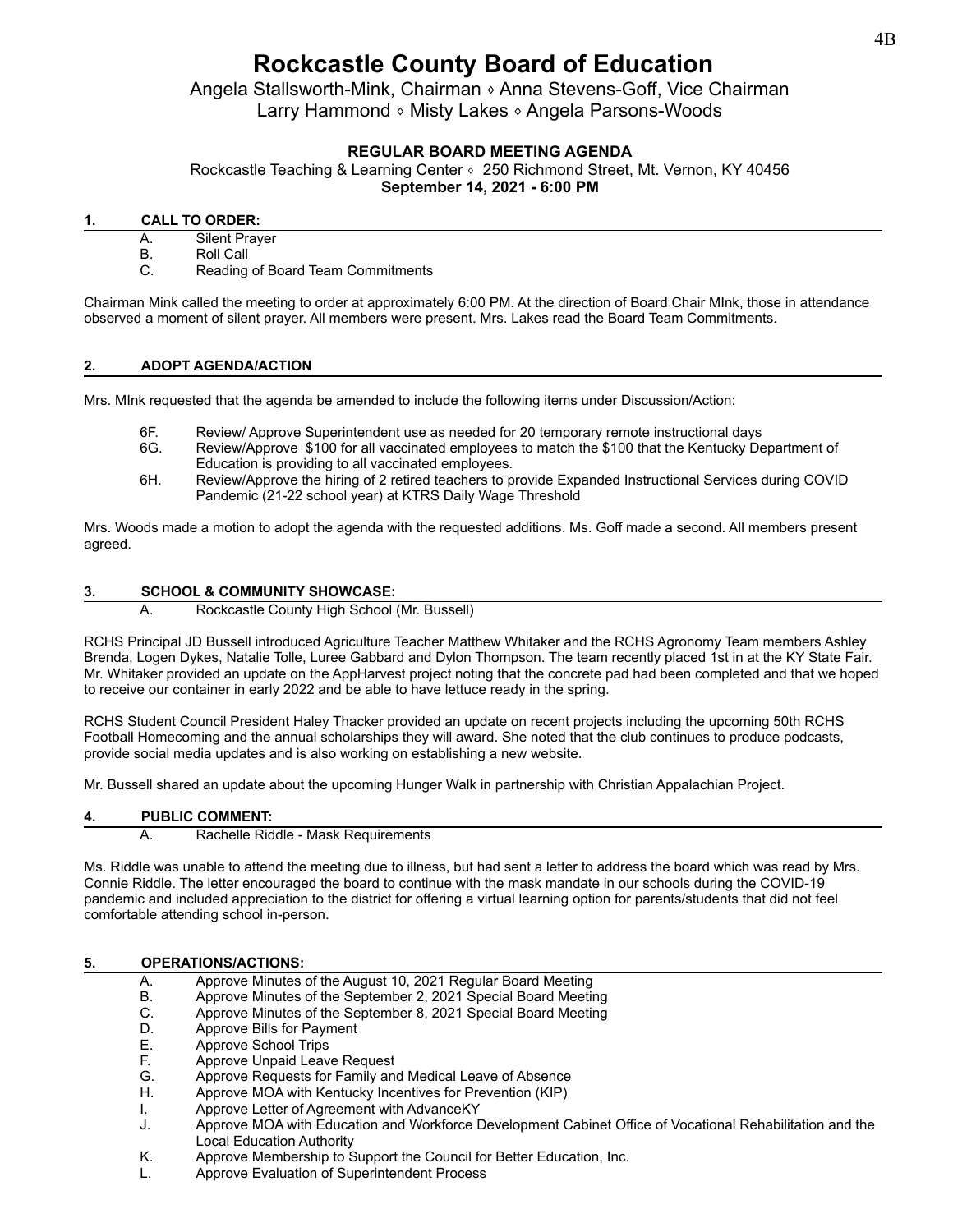- M. Approve FRYSC Contract Modification
- N. Approve Certified Evaluation Plan (CEP) Modification

Mr. Hammond requested that the board minutes for August 10, 2021 not be approved and be revised to include the comments between him and Ms. Lakes regarding his ability to serve on the Board. Board members agreed to look into the issue with the August 10, 2021 meeting minutes. Ms. Goff made a motion to approve Operations/Actions Items 5B-5N. Mrs. Woods seconded the motion. All members present agreed.

### **6. DISCUSSION/ACTION:**

A. Review/Approve 2021-2022 Working Budget (Mrs. Sweet)

Director of Finance Jenny Sweet presented the 2022 Working Budget with the following information:

- 2021-2022 Tax Receipts \$3,528,000
- 2021-2022 Net General Fund SEEK Forecast \$14,000,101
- The district has a 7% Contingency of \$1,845,960.14.

The total revenue and expenses for 2021-2022 budget is \$40,712,335.38.

Ms. Goff made a motion to approve the 2021-2022 Working Budget. Mrs. Woods seconded the motion. All members present agreed.

- B. Review/Approve Monthly Financial Reports (Mrs. Sweet)
	- 1. Month Ending Balance Sheet
	- 2. Revenue & Expenditures for the Month by Fund

Mrs. Lakes made a motion to approve the monthly financial reports. Ms. Goff seconded the motion. All members present agreed.

C. Review/Approve Resolution Authorizing COVID-19 Related Leave (Mrs. Ballinger)

Superintendent Ballinger shared the Resolution Authorizing COVID-19 Related Leave in accordance with 702 KAR 1:191E which states that during the 2021-22 school year only, full-time and part-time employees who have been vaccinated for COVID-19 may use up to two weeks (10 work days) without loss of salary upon approval of the Superintendent/designee.

Mr. Hammond made a motion to approve the resolution. Ms. Goff seconded the motion. All members present agreed.

D. Review/Approve Rockcastle Academy Teacher Position (Mr. Reppert)

Director of Student Services Marcus Reppert shared the need for an additional teacher to administer virtual instruction. He noted that the increase in COVID numbers in our community has created the request from families for more students to go to the virtual learning platform. He added that there are currently 40 students on the waiting list. Additionally, he noted that this position was for one year only. Mr. Hammond made a motion to approve the Rockcastle Academy Teacher Position for one year. Ms. Goff seconded the motion. All members present agreed.

E. Review/Approve Updated Safe Return to In-Person Instruction and Continuity of Services Plan (Mrs. Ballinger)

Superintendent Ballinger presented the updated Safe Return to In-Person Instruction and Continuity of Services plan. The updates included details regarding the Test-to-Stay Program and a continuation of the mask mandate while the community is in the red and orange zones. Mrs. Woods made a motion to approve the updated plan. Ms. Goff seconded the motion. All members present agreed.

F. Review/ Approve Superintendent Use as Needed for 20 Temporary Remote Instructional Days

Superintendent Ballinger requested that the board allow her use of the 20 Temporary Remote Instruction Days approved by the state, as needed. Mr. Hammond made a motion to approve the as-needed use of the 20 Temporary Remote Instructional Days at the discretion of Superintendent Ballinger. Mrs. Woods seconded the motion. All members present agreed.

G. Review/Approve \$100 for all vaccinated employees to match the \$100 that the Kentucky Department of Education as offered to all vaccinated employees.

Superintendent Ballinger requested that the Board provide a \$100 payment to all full-time and part-time employees that received the COVID-19 vaccine, matching the \$100 given by the state. Mrs. Woods made a motion to approve the \$100 payment. Mrs. Lakes seconded the motion. All members present agreed.

H. Review/Approve the hiring of 2 retired teachers to provide Expanded Instructional Services during COVID Pandemic (21-22 school year) at KTRS Daily Wage Threshold